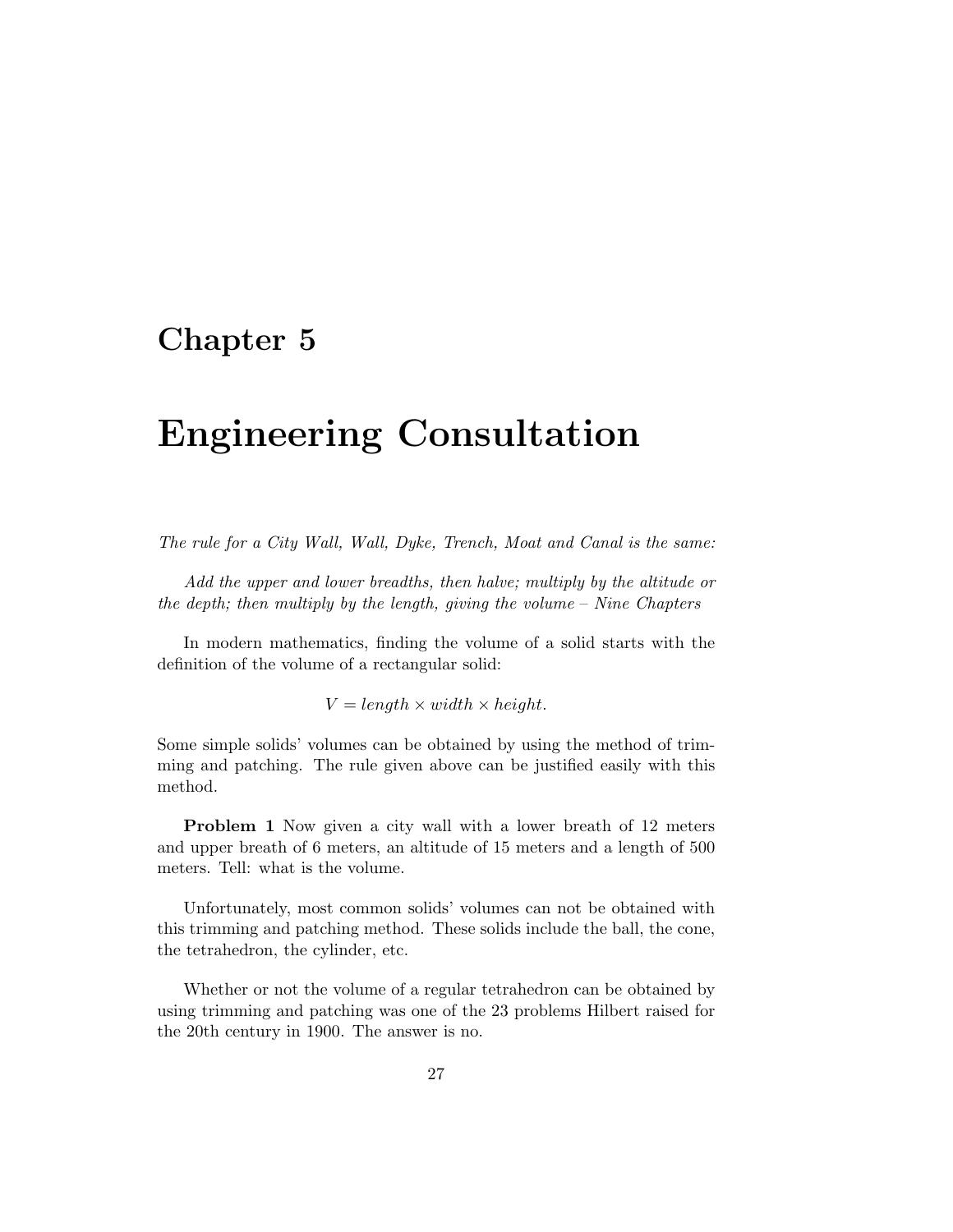In this set of problems, we are allowed to use the volume formula for a pyramid of any shape: a cone, a tetrahedron, etc.

$$
V = \frac{1}{3} height \times Base \ Area.
$$

**Problem 2** Find the volume of an icecream cone whose base perimeter is 24 cm and the height is 15 cm.

While it is easy to use the formula to find the volume of a cone, it is not so easy to find the volume of a frustum of a cone: a cone with the top part being cut off so that the circular top and the bottom are parallel.

**Problem 3** Assume that we measure the top and bottom circumferences and we have 12 cm and 24 cm, respectively. The height is 10 cm. What is the volume of the frustum?

**Problem 4**∗ Find the formula for the volume of the frustum of a cone with the top and bottom circumferences  $C_1$  cm and  $C_2$  cm, respectively. The height is h cm.

We may think these two problems are easy. Let us try to challenge ourselves with some harder problems by cutting off the tip of the cone at an angle and then try to find the volume of the solid we have obtained. We may need the area formula of an ellipse:  $\pi ab$ , where a, b are half of the long axis and the short axis, respectively.

**Problem 5**∗∗∗ Assume that we have a cone with a base circumference  $C$  and a height  $h$ . Cut the tip of the cone off with at an angle so that the top is an ellipse. The highest point and the lowest point of the ellipse are  $h_1$  and  $h_2$ . Find the volume of the rest of the cone.

**Problem 6** Find the volume of a square pyramid whose base length is 100 meters and the height is 150 meters.

**Problem 7** The tip of the pyramid in Problem 6 is again cut off. It is now a frustum with a height 120 meters. Find its volume.

**Problem 8** Someone found a pyramid in a desert. But the top of the pyramid was gone. So it was really a frustum. He measured that the length of the bottom square was 100 meters and the length of the top square was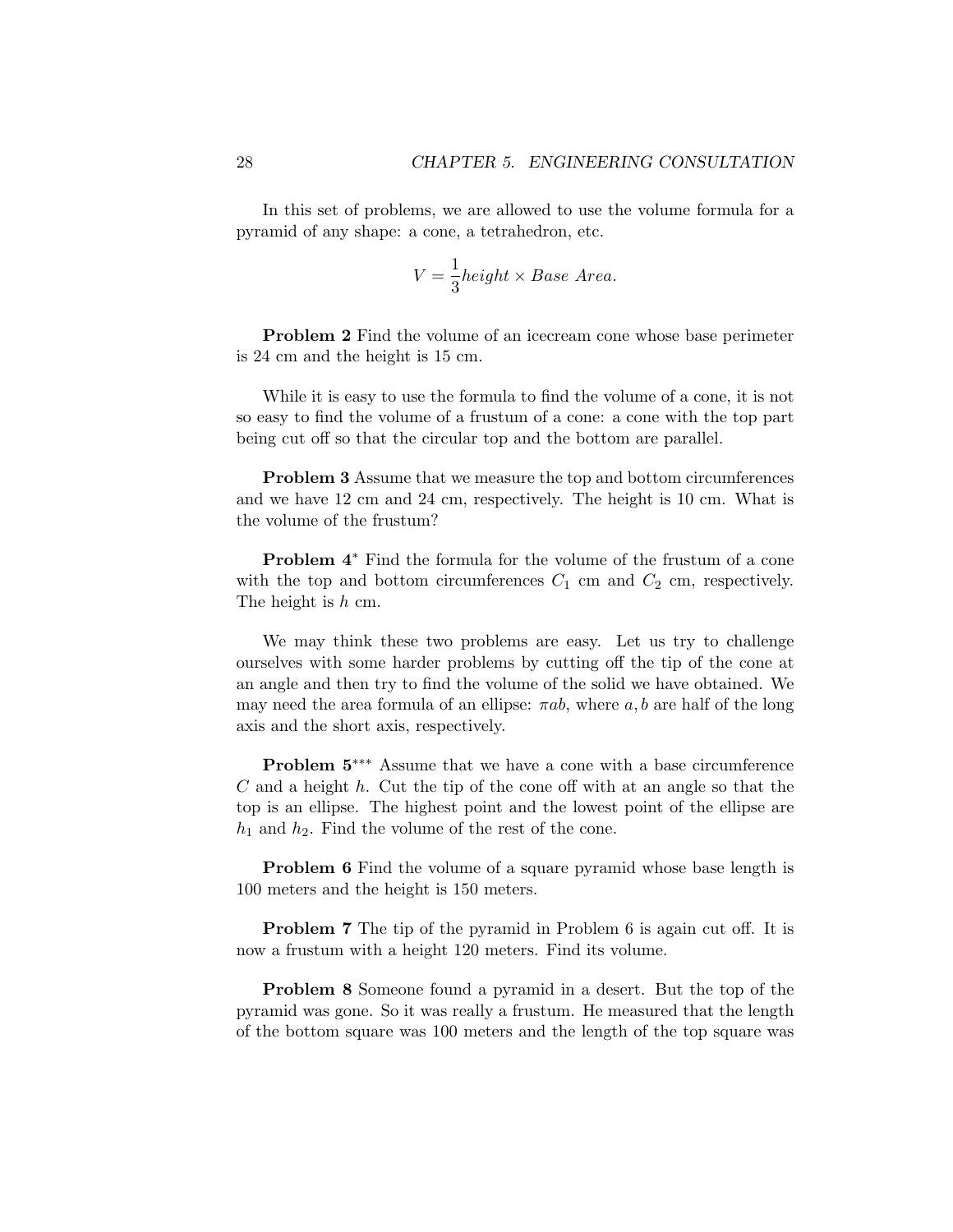20 meters. The height of the frustum was 50 meters. What is the volume of this frustum?

**Problem 9** A tetrahedron is a pyramid with a triangular base. It has total 4 triangular faces. Assume now we have a regular tetrahedron with the side length all equal to 10 cm. What is its volume?

**Problem 10**∗ We have a regular tetrahedron with the side length all equal to 10 cm. If we cut the top off at the  $2/3$  of the height. That is, the leftover frustum has a height equal to 2/3 of its original height. What is the volume of the frustum?

**Problem 11**∗∗ We have a beam that looks like prism – but two ends are trapezoids of different sizes. At one end, the upper width is 2 inches and the bottom width is 4 inches and the height is 4 inches. At the other end, the upper width is 3 inches and the bottom width is 6 inches and the height is 5 inches. Two trapezoids are parallel to each other and perpendicular to the beam in some sense. The length of the beam is 8 feet. Find its volume.

**Problem 12**∗ We now justify the volume formula of a cone. Assume the height is 9 and the radius of the bottom is 5.

We need to cut the cone horizontally into many thin disks. If we cut the cone into n disks – we have actually  $n-1$  frustums and a tiny cone on the top. But anyway, we call all of them disks because we will treat them as if they were disks.

(1) What is the thickness (the height) of each disk?

(2) If we count from the top to the bottom, what are the radii of the first, the second, the third, and the fourth disk's bottoms, respectively?

(3) Treat each disk as if it were a cylinder with the radius of the base equal to the radius of the bottom of the disk. Find the approximate volumes of these disks.

(4) Add up the approximate volumes of these n disks and pull out the common factors including  $\pi$ . Do you see a sum of squares of whole numbers.

(5) Use the formula we had in Problem Set 2 to find the sum in (4).